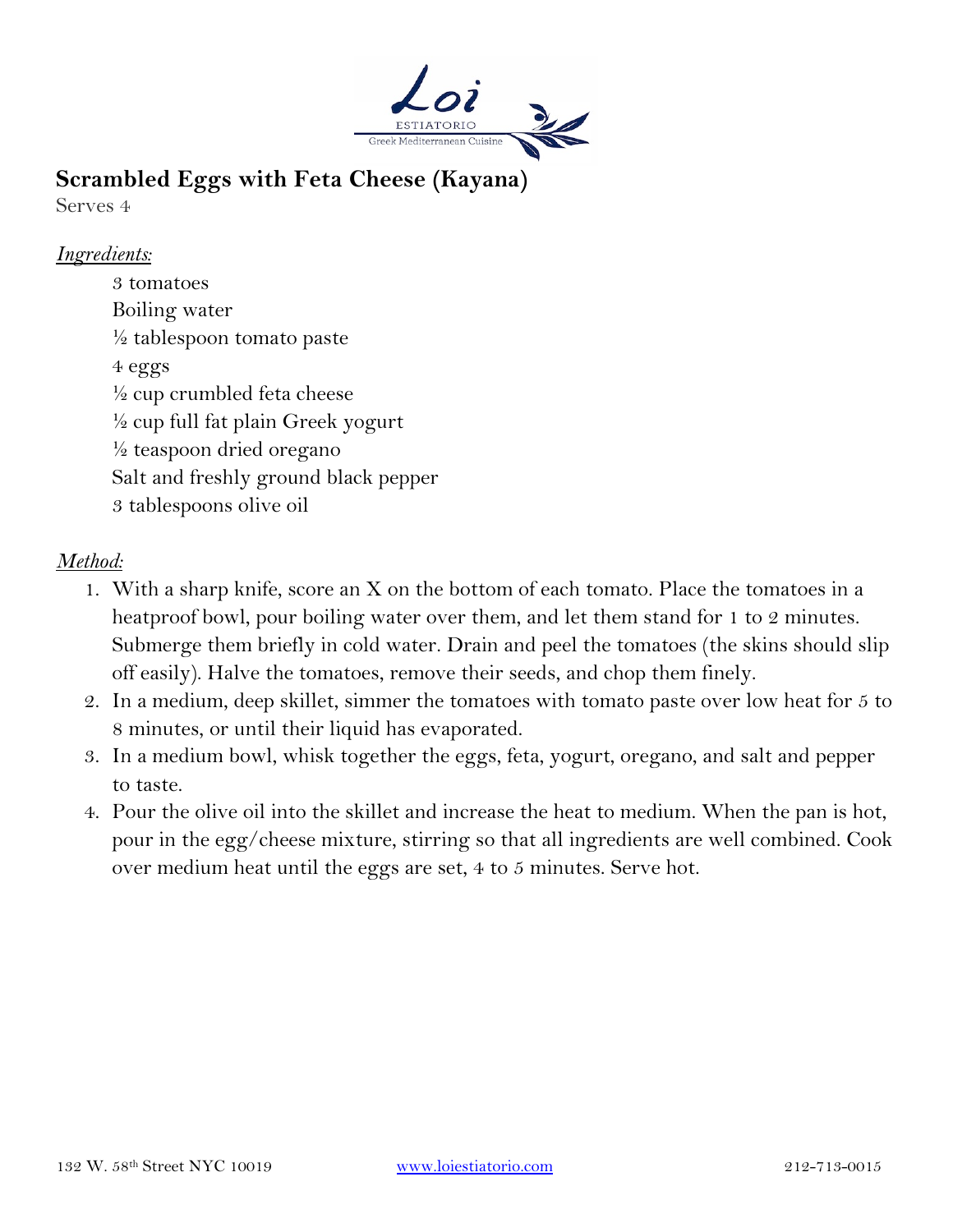

# **Shaved Cucumber Salad (Agouri Salata)**

Serves 6-8

## *Ingredients:*

4 cucumbers (if large, 8 if small/medium), cleaned, skin on 2 celery stalks (if large, 4 if small/medium), peeled 1 head of green cabbage, chiffonade 1-2 bunches of scallions, thinly sliced 1-2 bunches of dill, roughly chopped Salt and pepper, to taste 3 lemons Greek Extra Virgin Olive Oil, as needed

## *Method:*

- 1. Slice the cucumbers VERY thin on a mandolin into a large mixing bowl; repeat with the peeled celery (slice very thin on mandolin).
- 2. Add the chiffonade of green cabbage to the bowl; add scallions and fresh dill as desired, and toss gently to combine.
- 3. Season with salt and pepper to taste; add lemon juice as needed (and lemon zest if desired), and dress liberally with olive oil; toss to thoroughly combine.
- 4. Taste, adjust seasoning, and enjoy!